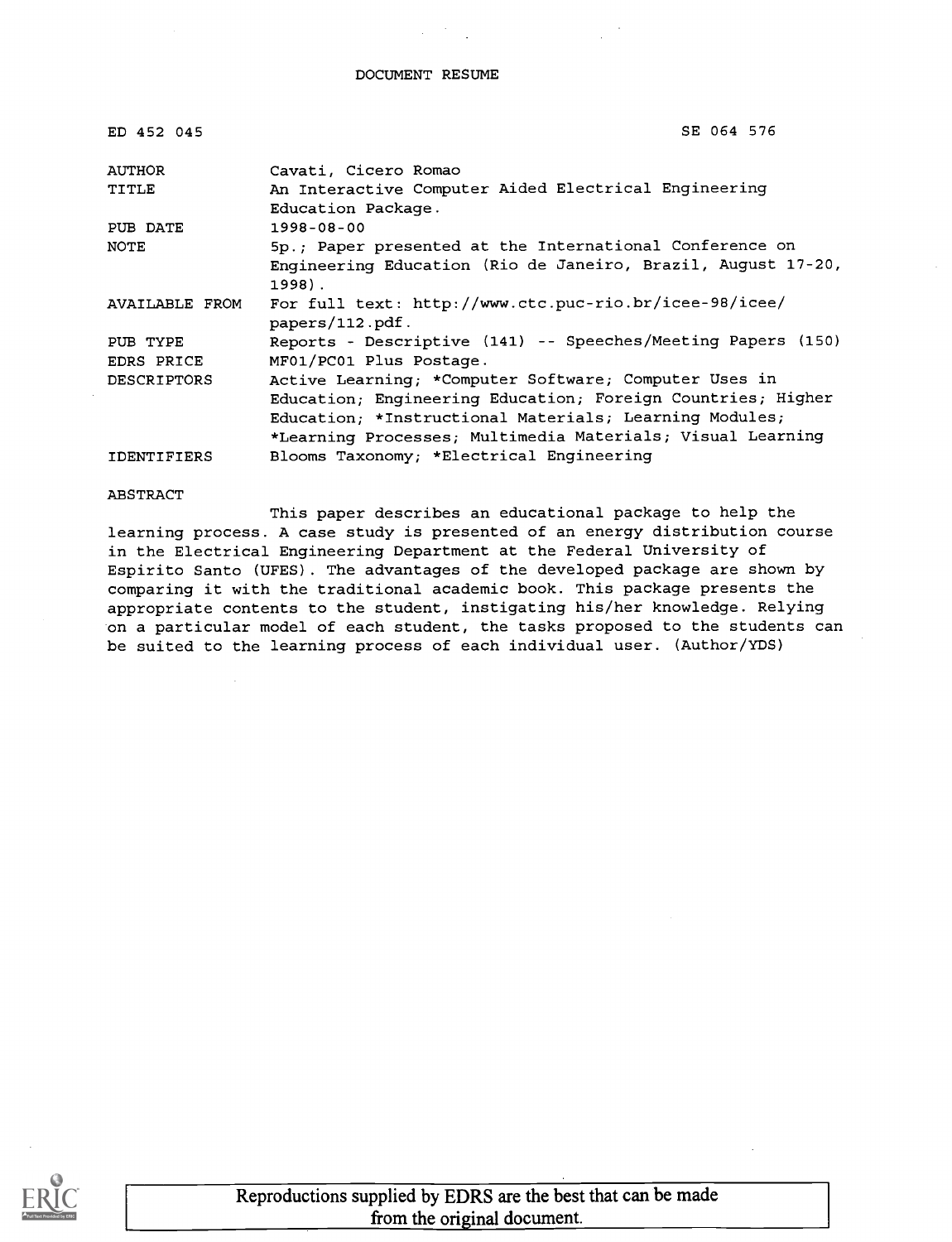## An Interactive Computer Aided Electrical Engineering Education Package

PERMISSION TO REPRODUCE AND DISSEMINATE THIS MATERIAL HAS BEEN GRANTED BY

c cavati

TO THE EDUCATIONAL RESOURCES INFORMATION CENTER (ERIC)

ED 452 045

 $SU_0A$ 57

Cicero Romão Cavati Federal University of Espirito Santo Department of Electrical Engineering Av. Fernando Ferrari S/N CP 019011, 29060-970, Vitoria-ES, Brasil

Abstract - This paper describes an education package to help the learning process. The case study is presented to energy distribution course of Electrical Engineering Department (EED) from Federal University of Espirito Santo (UFES). The advantages of the developed package are shown by comparing this one with the traditional academic book. This package presents the appropriate contents to the student, instigating his/her reactions and helping the learning process, generating questions to the students and checking his/her knowledge. Relying on a particular model of each student, the tasks proposed to the students can suit the learning process to each individual user.

#### Introduction

There is a great difference between information and knowledge. Information are data. Something that is immaterial which needs a support to help as a document. Knowledge is more than just information. Knowledge needs information, but knowledge does not consist in just information. According to Edgar Morin [1], knowledge does not restrict to information, it needs theoretical structures to give sense to these information. The internet network can be seen as a virtual world which has information fast and nowadays dynamically.

The knowledge diffusion is not so easy as it seems to be. Knowledge produces new ones, but it can be acquired if the interpreter is able to decode the information. Moreover, the knowledge construction depends on the way the information are dealt. So, the interpreter must question, think over and spread the information which are received in order to the appearance of knowledge. On the other hand, the transfer of knowledge happens by the action of information and constitute knowledge, it depends on the way that the knowledge is taught.

The real command of knowledge is science. We can say that the power is in the hands of people who have knowledge, or the power belongs to people who know how to change information to knowledge.

devel, there are properties and characteristics of a study accompany accompany of the study accompany accompany of the study accompany of the study accompany of the study accompany of the study accompany of the study accom According to Bloom [2], knowledge has many meanings, that is to say, it contains a division in six levels: information, comprehension, application, analysis, synthesis and exam. In the information object. In comprehension level, there are the

understanding abilities of the subject that is been studying, that is to say, the construction of an image. The application level shows how to use the information. The analysis level consists of identifying the parts of the information and the synthesis level uses the concept to synthesize, that is to say, to produce abstractions. Finally the exam level expresses the capacity of comparison.

The usage of computer as an auxiliary tool in the apprenticeship appeared naturally and the software package appeared as an important and fundamental element in the apprenticeship process. Both the computers and software package constitute just a way to get the information.

Trying to give a better basement to the knowledge process, in [3] there is a proposal in two linguistic levels: the declarative and the proceeding. In [4], it tries to show that teaching maths through modeling can be a way to make the student realize the importance of maths. In [5], it appears some aspects of teaching to help the development of a subject contents from the teacher, using the resource of didacticpedagogic support which help to motivate the classes.

The suggestion of this work is to bring the experience acquired during the implementation and along the use of the developed education package. The main idea is to attend the apprenticeship process the students of the electrical engineering course at UFES. Our experience with the distribution of electrical energy subject has incited and indicated the ways to the student in search of information about the subject, through the use of education package as a didactic digital book. By the use of this education package we believe it makes the student to develop his/her own knowledge. The execution of tasks that is involved through the exercises happens in a moment that the student stops and thinks about the idea shown before. The kind of programming used for the development of education package has been through the paradigm of events oriented programming where the responsibility at the disposition of the tasks'execution is a responsibility of the student.

#### The Education Package

Students need visual simulation in order to learn and multimedia offers such simulation. This can be accomplished through the instructional style of the multimedia package. Such package should engages

originating it.

Minor changes have been made to improve reproduction quality.

Points of view or opinions stated in this document do not necessarily represent official OERI position or policy.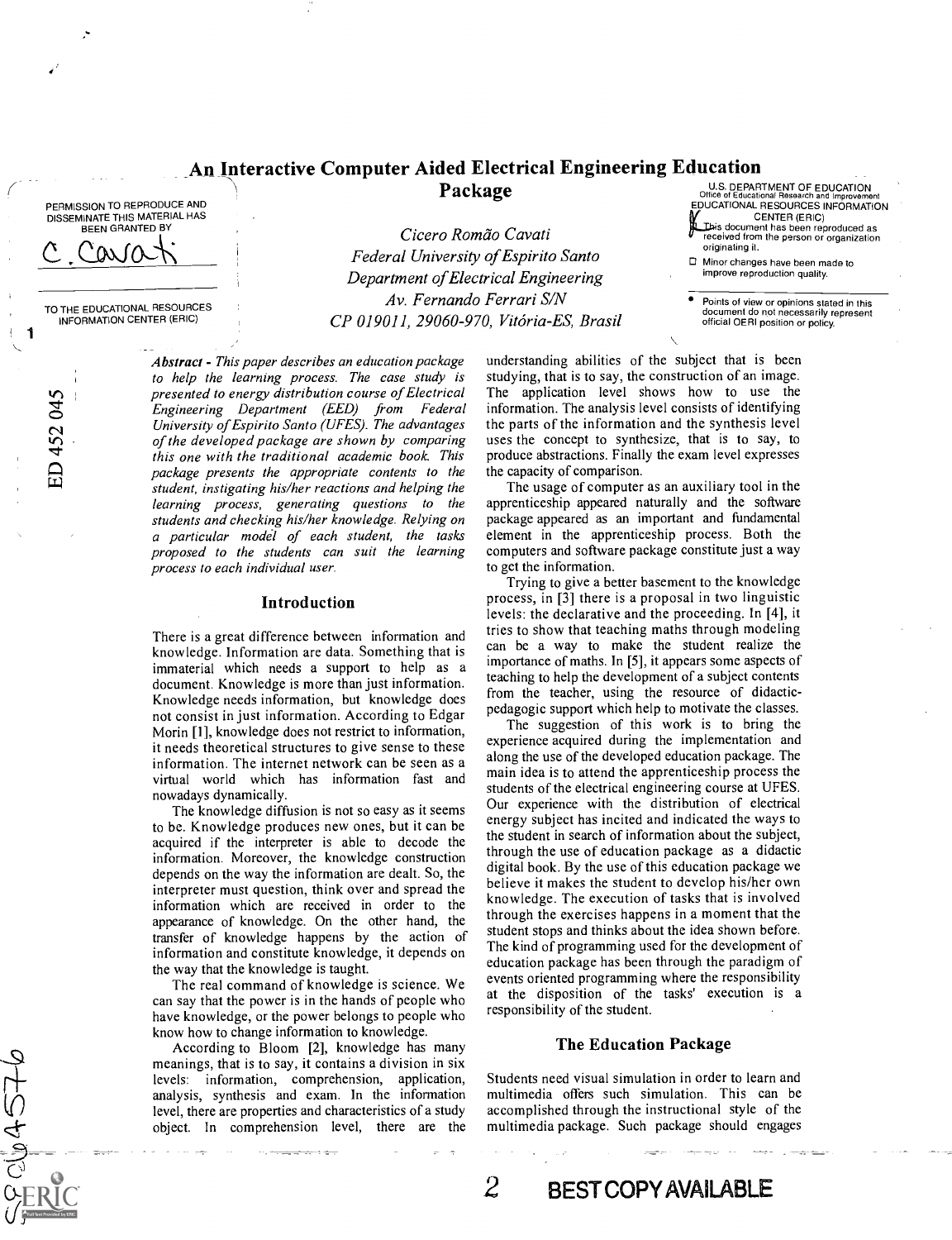students in active learning activities. In this way, they are drawn into situation where they are part of the problem solving process.

The objective in making an education package to the apprenticeship about the contents of electrical energy distribution subject of the EED Course at UFES was to facilitate the apprenticeship process and to dispose contents which are not found in the literature till then.

We understand that the great challenge is to construct educational software which exist in Bloom's taxonomy. Therefore, in order to construct the education package proposed here, it has tried to consider the ways of getting knowledge according to Bloom, to the effect that this package can be seen as an educational software. However, before the construction of the related package, a lot of questions were asked, like these: What is to learn? How to learn? What is the beginner's aspect? It's expected that the answers to these questions are reproduced and inserted in the developed education package.

The education package is characterized by an interactive graphic interface which the student can a modelagement handle the information in different levels of das abstraction. The user of the education package can be people who are not students, but who have some interest about the subject.



Fig. I- Group of programs

There are two modules in the package architecture developed up to now: the module Book and the module Section of tasks. They can be run by the group of programs called Distribution of Energy, as in<br>the figure 1. The module Book is constructed exactly the figure 1. The module Book is constructed exactly by five sub-modules including whole the contents of the subject. The module Section of Tasks is constituted by four kind of exercises. The different kinds of knowledge are shown in different modules, i. e., as topics, but they have similar characteristics in their presentation. The flexibility of this package can be seen through the easiness existing in doing additional changes in its modules.

#### The Module Book

The figure 2 shows the main interface in the module Book. As it can be observed all the topics and any section of a topic can be run directly, that is, the navigation along the book is flexible, and makes use

.<br>مورخ

of several multimedia resources as hypertexts, hotwords, and buttons.

| 0. Introducão<br>LSistemas de Distribute.iu<br>2.Fluxo de Carga<br>3.Conceitos Fundamentais<br>4.Calculu Mecânico<br><u>5. Planciamento</u><br>6.Repulação de Tensão<br>Z Alusação de Capacitures<br><b>8. Electrificação Ramid</b> | 1.Sistemas de Distribuição  <br>1.1 Apresentação<br>1.2 Objetivos<br>1.3 Indices Operativos<br>1.4 Critérios Básicos<br>1.5 Estudo das Cargas<br>1.5.0 Características<br>1.5.1 Curvas de Carga<br>1.5.2 Modelos de Carga<br>1.5.3 Composição de Cargas<br>1.6 Carregamento de Linhas<br>1.7 Recondutoramento<br>1,8 Carregamento de Trafos<br>1.9 Bibliografia |
|-------------------------------------------------------------------------------------------------------------------------------------------------------------------------------------------------------------------------------------|-----------------------------------------------------------------------------------------------------------------------------------------------------------------------------------------------------------------------------------------------------------------------------------------------------------------------------------------------------------------|
|-------------------------------------------------------------------------------------------------------------------------------------------------------------------------------------------------------------------------------------|-----------------------------------------------------------------------------------------------------------------------------------------------------------------------------------------------------------------------------------------------------------------------------------------------------------------------------------------------------------------|



All the pages of the module Book has the same standard. The figure 3 presents one of these pages where in the field on the left there are some observations and in the field on the right is the main contents. The figures  $4^A$ ,  $4B$  and  $5A$ ,  $5B$  present interfaces of two sub-modules of the Book.



Fig.4A- Interface of a sub-module

BEST COPY AVAILABLE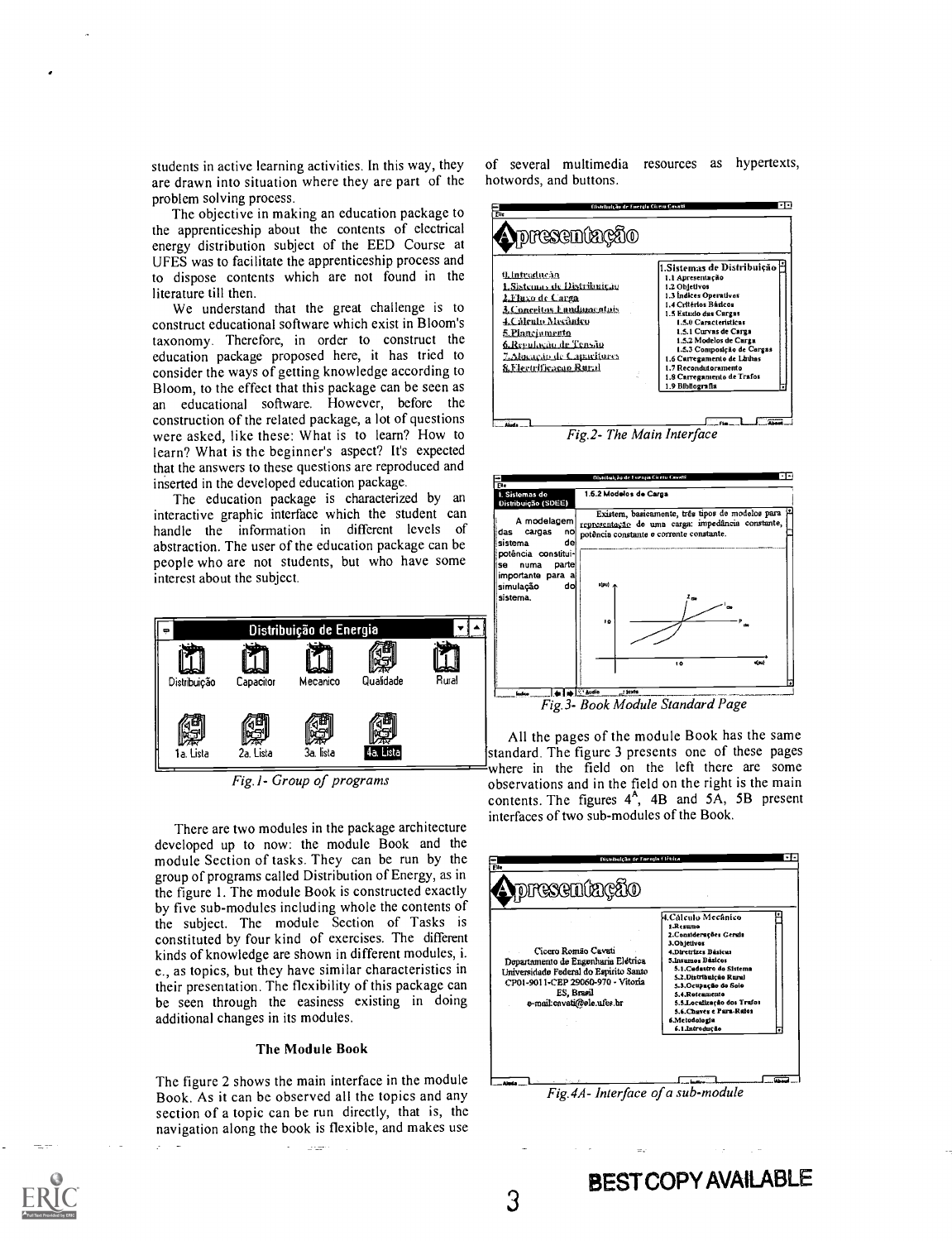





Fig.5A- Interface of a sub module



 $Fig.5B-Interface$  of a sub module

#### The module Section of Tasks

The figure 6 shows the main interface from the module Section of Tasks concerning the first type of exercises, while the figures 7 and 8 present the standard page of this module. As it can be observed, the place destined to the answer is accessible dynamically. Moreover, a lot of resources are available to the user through the pull down menu, for example the printing of the contents.



Fig.  $6$  – The Main Interface of a module section of tasks



Fig.  $7$  – Page of a module section of tasks

| <b>File</b>         | Edit Inst. Page Help        |     |         |                | 3». Lista de Distribuição                 |      |                                                                                                                                                                                                |  |  |  |
|---------------------|-----------------------------|-----|---------|----------------|-------------------------------------------|------|------------------------------------------------------------------------------------------------------------------------------------------------------------------------------------------------|--|--|--|
|                     | Exercício                   |     |         |                |                                           |      |                                                                                                                                                                                                |  |  |  |
|                     | descritos na tabela abaixo. |     |         |                |                                           |      | Considere o alimentador trifásico da figura que segue, onde para a tensão nominal de 13,8 kV e<br>para o ano inicial, os pontos notáveis correspondem aos valores mensais de energia consumida |  |  |  |
|                     | Pto. Encimia                | FP  |         | Ramo Bitola    | Comp.                                     | v    | nc                                                                                                                                                                                             |  |  |  |
|                     | MWh                         |     |         | <b>AWG</b>     | kM                                        | kV   |                                                                                                                                                                                                |  |  |  |
| $\ddot{\mathbf{0}}$ |                             |     | ٠       | ۰              | п                                         | 13.9 |                                                                                                                                                                                                |  |  |  |
| Π                   | 23                          | .90 | $0 - 1$ | 336.4          | 1.0                                       |      | п                                                                                                                                                                                              |  |  |  |
| 2                   | ٠                           | ٠   | $1-2$   | 336.4          | 0.5                                       |      |                                                                                                                                                                                                |  |  |  |
| я                   | 23                          | .90 | $2 - 3$ | 336.4          | 0.5                                       |      | 1                                                                                                                                                                                              |  |  |  |
| 4                   | n                           | .85 | $3-4$   | 336.4          | 0.5                                       |      | ц                                                                                                                                                                                              |  |  |  |
| S                   | б                           | ι   | $2 - 5$ | 6              | 0.2                                       |      | н                                                                                                                                                                                              |  |  |  |
| б                   | 11                          | П   | $5 - 6$ | 6              | 0.2                                       |      | 5                                                                                                                                                                                              |  |  |  |
| 7                   | 11                          | я   | $3 - 7$ | $\overline{a}$ | 0.5                                       |      | s                                                                                                                                                                                              |  |  |  |
| 8                   | 6                           | И   | $7 - 8$ | А              | 0.5                                       |      |                                                                                                                                                                                                |  |  |  |
|                     |                             |     |         |                | mimero do aluno na chamada vezes 100 kWh. |      | Obs1.: Deverá ser acrecentado, à cada valor de energia dado acima, um valor corespondente ao                                                                                                   |  |  |  |

 $Fig.8 - Standard Page of a module of section of$ tasks.

## The Programming

The Characteristic of the utilized programming is the oriented events programming where: the system is constituted by a set of objects which react to the specific events; for each object there are zero or more kinds of associated events; the signaling of the event is done through messages sent to the associated object and the reaction because the events is dealt with - 10

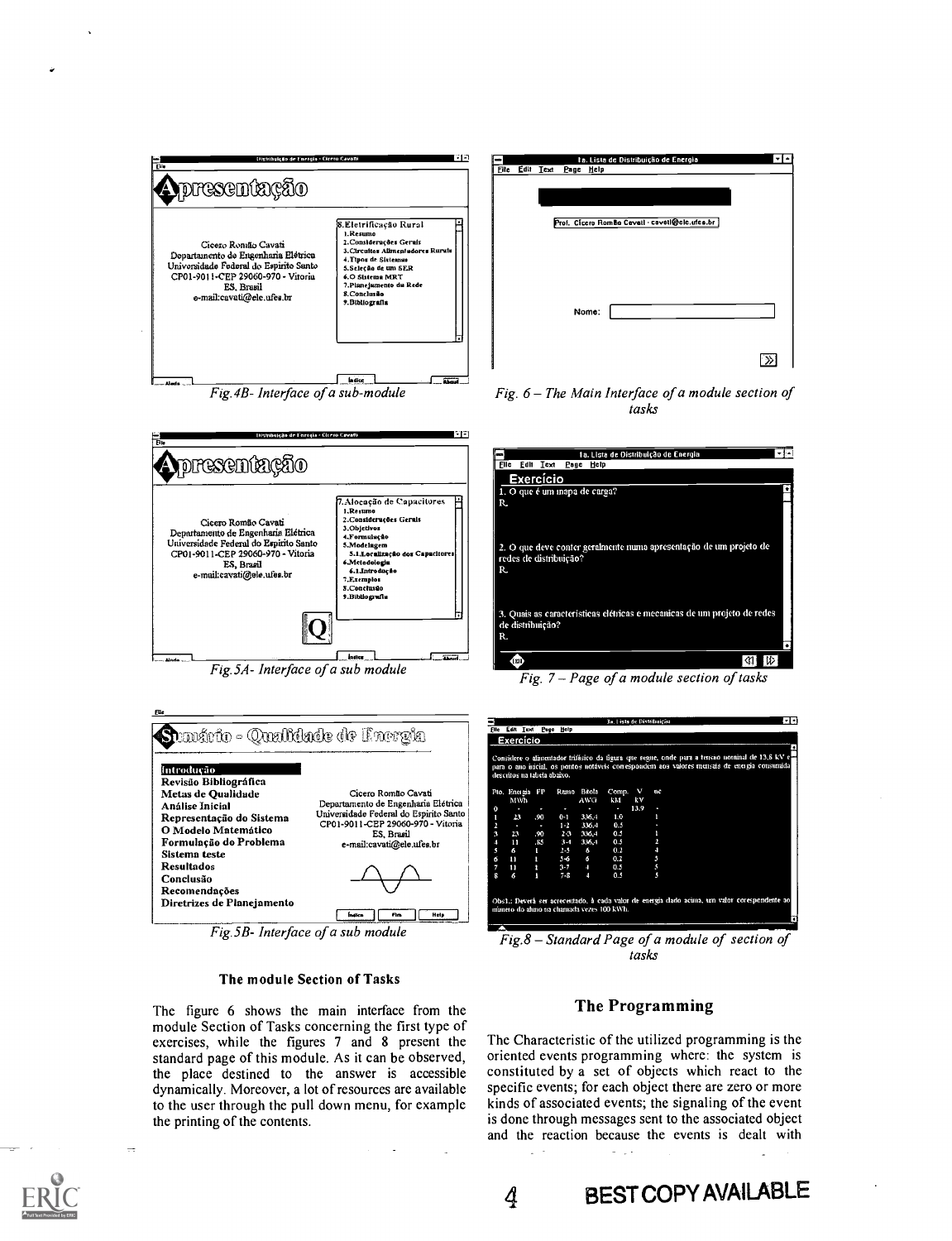handlers, which are similar to programs from conventional programming. As examples of some class of events, it can be mentioned to drag the mouse, click the right button of the mouse, press a key, select an option in the menu and save a word section. The architecture of the language used can be described by: category of elementary objects (field, pictures, texts, buttons and key words); constructors of group (group, page, background and book); hierarchy of groups; events and property by kind of object (button- handlers and picture- co-ordinate, color and size), and operations with property (change of color and position).

All the interaction between the user and the package can be synthesized by: the action of the user motives the sending of a message towards an object. It means for example that, when the user press the button of the mouse, on an object called button, the sending of two messages happens: button down and button up. However, in order to answers with a message, the object needs to have a handler joined. A handler has the following structure: heading, body and end. The heading specifies the name of the handler, the body specifies which command or message must be executed and the end stipulates the end of the handler.

## The Interaction Teacher, Package and Student

The students are excited about learning the subject by using multimedia packages and this fact increase their understanding of the subject. Some complex topic are better understood than by traditional way of learning. The apprenticeship happens through an interaction process among the teacher, student and package. The modules Book and Section of Tasks are available through the set of computers of windows NT class. The students can run these modules anytime according to his/her availability finding out the respective contents, before, in the course of it and after the respective presentation in the classroom. In short the process happens in three stages basically. In the first stage is shown the contents of the course which will be studied as the tasks which will be done. In the second one, the students run the module Book. To assimilate the contents studied in the class, they do the exercises suggested in the module Section of Task as well. In this stage, there is an interaction with the teacher, when there is the opportunity of elucidating doubts originating from different provenance. Moreover, the student can save his/her work in this area of work, or in his/her diskette and in the area destined to delivery of work. In the third stage, the teacher sees the area where the solution of the tasks from each student were available. After the correction the teacher adjusts his correction along with the respective mark for the students to know about it. It is used the classroom to explain any doubt obviously, and for complements as well, when it is necessary.

### Conclusion

There are advantages to use multimedia in the electrical engineering course classroom. One of these is that multimedia simulates the interest of the student. The education package presented in this paper permits a natural conception of its structure easily. The structure used permits its modification easily and its extension according to other similar systems used for the apprenticeship based in home page from the internet. In the module Book, it could be observed that the students learn better when there are illustrations which are associated to the concepts. In the module Section of Tasks, as the students are used to solving problems based in others ones solved previously, they have difficulties in solving new problems. This type of environment can be used to stimulate the students with the solution of new problems. Because this, it is necessary clarity with the formulating of problems. About the exchange between students and teacher, there is not certainty about its improvement, but this is done continuously and when the student want it finally, this environment is supposed to be contributing to the construction of knowledge and this new culture can become normal in proportion to both teachers and students become familiar with it. Finally, the developed education package can be seen as an entry point to introduce students to other related subject that in a traditional classroom is not possible to reach this goal.

#### References

- [1] Morin, E., "Ciência com Consciência," I edicão, Editora Bertrand, 1994.
- [2] Bloom, B.S. at al, "Taxionomia de Objetivos Educacionais - Dominio Cognitivo," Editora Globo, 1974.
- [3] Menezes, C.S. de and Carvalho, R.L. de, "Processamento de Conhecimento: Uma Abordagem em dois Niveis," Anais do X Congresso SBC, 1990, pp.57-70.
- [4] Frandri, R.H.°L., "0 Ensino de Matematica através da Modelagem Matemática nos Cursos de Engenharia," Anais do COBENGE-91, Vol. 1, 1991, pp.502-522.
- [5] Gomes, J.R.P. and Moro, J.R., Anais do XXIV COBENGE-96, vol. 1, 1996, pp.369-376.

#### Biography

Cicero Romão Cavati (M'84) was born in Vitória-Espirito Santo, Brazil on January 27, 1955. He graduated from the Federal University of Espirito Santo (UFES) - Brazil in 1978. In 1984 he received M.S. degree from USP - Brazil. His special fields of interest included computational intelligence and mathematics programming applied to operation and expansion planning of transportation network. Since 1979, he is a professor and researcher at the Dept. of Electrical Engineering, UFES - Brazil.